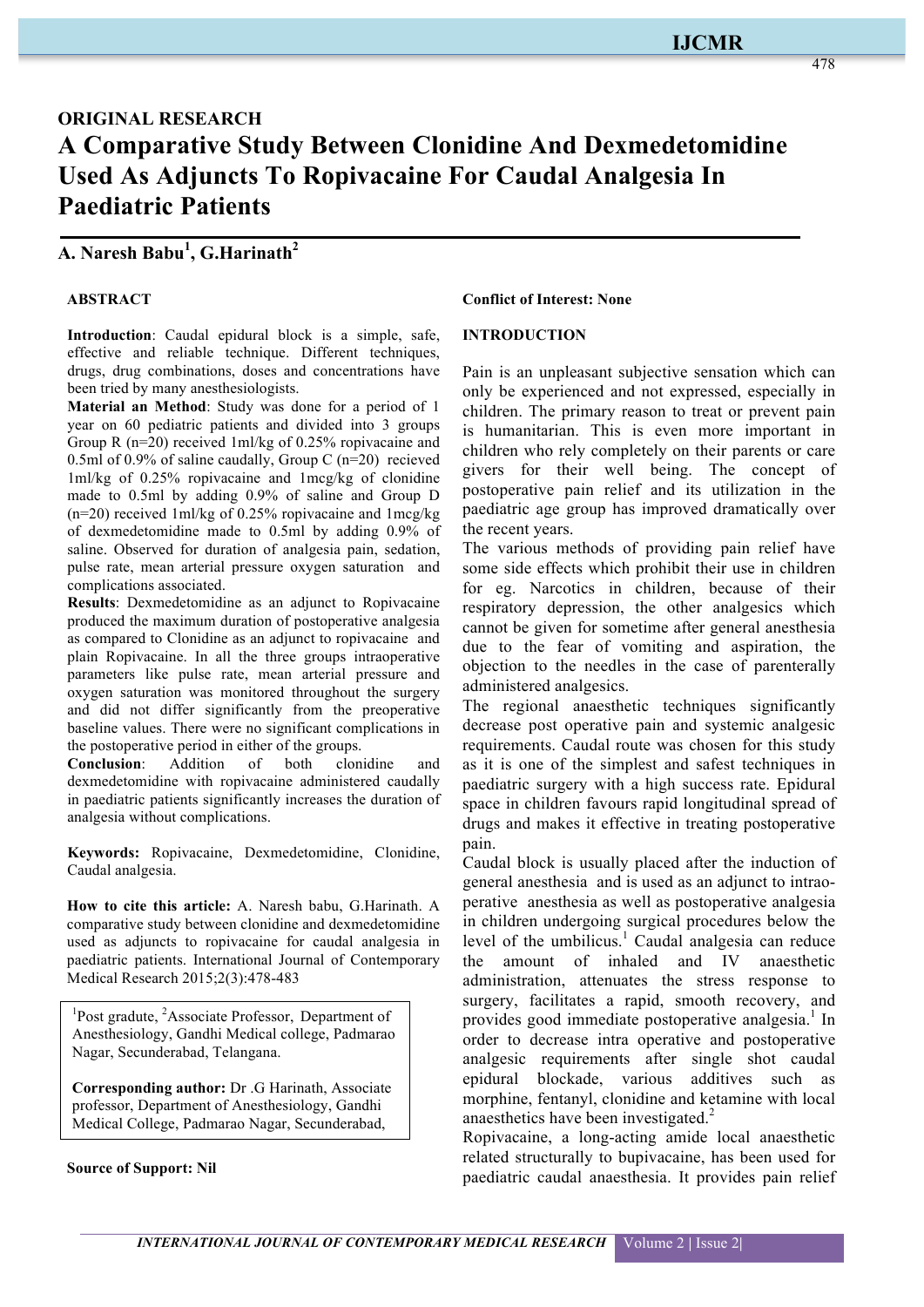with less motor blockade. Literature suggests that ropivacaine is less cardiotoxic than bupivacaine, hence ropivacaine may be a more suitable agent for caudal epidural analgesia especially in day care surgery.<sup>3</sup> Dexmedetomidine and Clonidine are alpha<sub>2</sub> agonists. Major advantage of dexmedetomidine is that it has 1620 times greater affinity for alpha2 adrenergic receptors than clonidine and much less alpha1 effects. A major advantage of dexmedetomidine is its higher selectivity compared with clonidine for  $\alpha_{2A}$  receptors which is responsible for the hypnotic and analgesic effects.<sup>4</sup>

The objective of this study is to compare the analgesic effects of Dexmedetomidine and Clonidine when added to ropivacaine for caudal analgesia in children undergoing lower abdominal surgeries.

## **MATERIAL AND METHODS**

Prospective randomized comparative observer blinded study on 60 male peadiatric patients was done. Study was done for a period from January 2014 to December 2014 admitted in our hospital.

Inclusion Criteria: ASA I and ASA II patients between 6 months to 6 years of age undergoing lower abdominal surgeries.

Exclusion Criteria: Suspected coagulopathy, infection at the site of caudal block, history of developmental delay, neurological diseases, skeletal deformities and allergy to local anesthetics.

Study groups were divided into:

Group R (n=20): Patients who received 1ml/kg of 0.25% ropivacaine and 0.5ml of 0.9% of saline.

Group C (n=20): Patients who received 1ml/kg of 0.25% ropivacaine and 1mcg/kg of clonidine made to 0.5ml by adding 0.9% of saline.

Group D (n=20): Patients who received 1ml/kg of 0.25% ropivacaine and 1mcg/kg of dexmedetomidine made to 0.5ml by adding 0.9% of saline.

In all the children age, I.P. no., body weight and baseline vital parameters were recorded. History regarding previous anesthesia, surgery, any significant medical illness, medications and allergy were recorded. Complete physical examination and airway assessment were done. Following laboratory investigations were done: blood grouping typing, haemoglobin%, blood sugar, urea, serum creatinine, serum electrolytes and urine analysis.

After getting the institutional ethical committee approval and written informed consent from parents, the patients were randomly allocated into three groups. On the day of surgery patients were shifted to the operation theatre. All the patients were premedicated after securing appropriate sized IV cannula with midazolam 0.03mg/kg and atropine 0.02mg/kg 10 min prior to induction. Routine monitors (ECG, Pulse oximetry, NIBP) will be attached and baseline vital parameters like mean arterial pressure (MAP), heart rate (HR), and arterial oxygen saturation (SPO2) will be recorded. IV drip started with Isolyte-P at a calculated rate according to the body weight. Anesthesia will be induced with thiopentone sodium and succinyl choline and the patients will be intubated with an appropriate sized portex endotracheal tube. Caudal block for all the patients was performed after induction of general anesthesia and before the start of the surgery. After induction oxygen: nitrous (30:50) and sevoflurane will be used throughout the surgery. The patients will be positioned in left lateral position. Under strict aseptic precautions, a 23G needle will be introduced into caudal space and either ropivacaine with saline (Group R) or ropivacaine with clonidine (Group C) or ropivacaine with dexmedetomidine (Group D) will be administered. At the end of surgery residual neuromuscular blockade will be reversed by appropriate dose of neostigmine and atropine and tracheal extubation performed.

The following parameters will be observed at every 10min in the first hour and there afterwards at every 2 hours after surgery.

Pain was assessed by CRIES scale. A score of 0 signifies excellent analgesia whereas a score of 10 indicates ineffective analgesia.

| <b>CRIES SCALE FOR POSTOPERATIVE PAIN</b> |                                                                                  |                                               |                                                    |  |  |  |  |
|-------------------------------------------|----------------------------------------------------------------------------------|-----------------------------------------------|----------------------------------------------------|--|--|--|--|
|                                           | 0                                                                                | ı                                             | 2                                                  |  |  |  |  |
| Crying                                    | Nο                                                                               | High-pitched                                  | Inconsolable                                       |  |  |  |  |
| Requires<br>SpO <sub>2</sub> > 95%        | Nο                                                                               | $F_1O_2$ <30%                                 | $F_1O_2 < 30\%$                                    |  |  |  |  |
| Increased<br>vital signs                  | Heart rate and blood<br>pressure equal to or<br>less than<br>preoperative values | Less than 20%<br>of<br>preoperative<br>values | Greater than<br>$20%$ of<br>preoperative<br>values |  |  |  |  |
| Expression                                | None                                                                             | Grimace                                       | Grimace/grunt                                      |  |  |  |  |
| Sleeplessness                             | No                                                                               | Awakens<br>frequently                         | Awake                                              |  |  |  |  |

## **CRIES SCALE**

Sedation was assessed by 4 point scale-

- 1. Barely arousable (sleep needs shaking or shouting to arouse)
- 2. Asleep (eyes closed, arousable with soft voice or light touch)
- 3. Sleepy (eyes open but less active and responsive)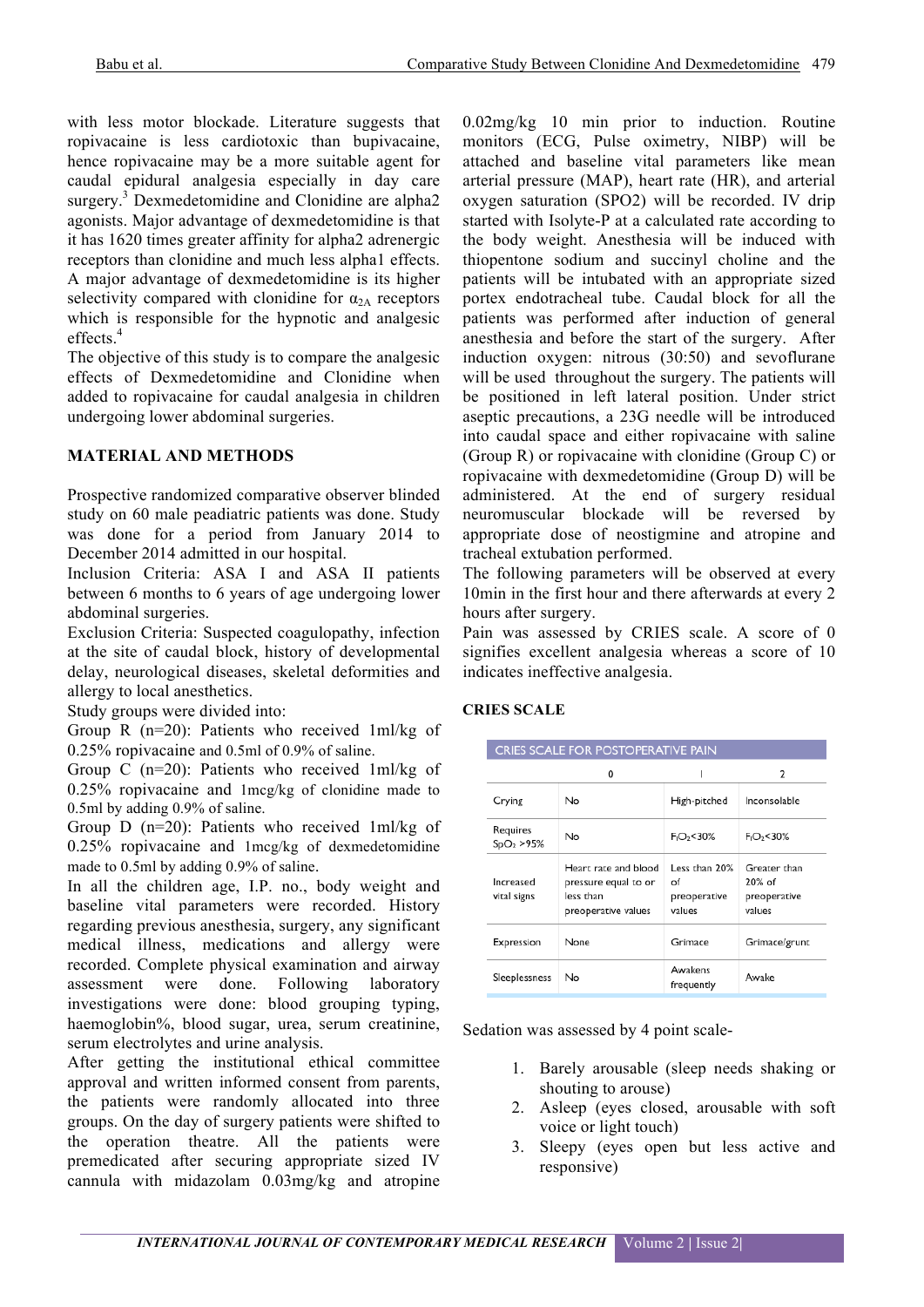# 4. Awake

- Pulse rate, Mean arterial pressure and respiratory rate
- Side effects like nausea, vomiting, pruritis.
- Duration of postoperative analgesia will be defined as the time between the injection of drug caudally to the first administration of postoperative analgesia.

Rescue analgesia will be administered when CRIES score >4. Failure of caudal block was defined as any increase in HR or MAP>20% than preincision values.<sup>4</sup>

Data was analysed using SPSS version 15.0 computer software. Numerical variables were presented as mean and standard deviation (Mean±SD). Comparison between the groups were performed by the Kruskall-Wallis One Anova.

# **RESULTS**

Present clinical study consists of 60 patients, aged between 6 months to 6 years, who are randomly chosen and divided into three groups. Present clinical study was conducted on ASA Grade-1 paediatric patients who were undergoing infraumbilical surgical procedures**,** from January 2014 to December 2014 admitted in our hospital. Group R,C and D include 20 patients in each group, Statistical analysis in present study data is expressed as mean and standard deviation where it is appropriate. The statistical analysis was done by Kruskall-Wallis One Anova. Probability value less than 0.001 was considered as statistically significant. Table-1 shows the difference between the R,C,D groups was not statistically significant  $(P>0.05)$ . The difference of weight between the groups was not statistically significant (f  $=0.190$ , d.f.=59 and P $>0.05$ ). Table-2 shows the preoperative, intraoperative and postoperative haemodynamic changes between the groups were comparable and were not statistically significant and therapeutic interventions were not required. Table-3 shows that after 2 hours, most of the patients of all the groups had sedation score 2 whereas after six hours, maximum number of patients had sedation score 3 (in all the groups). At twelve hours, patients of all the three groups mostly had sedation score 4.The mean sedation scores in the post operative period between the groups were comparable but not statistically significant ( $P > 0.05$ ). Table-4 shows that there was a significant difference between the groups in the CRIES Score measured 2<sup>nd</sup> hourly in the postoperative period. Group R patients achieved significantly higher CRIES SCORE compared with Group C and Group D patients. Whereas as significant number of patients achieved a CRIES score of 4 at  $6<sup>th</sup>$  hour compared with 0 patients in Group C and Group D patients. Majority of Group C patients had CRIES score of 4 at  $14<sup>th</sup>$  hour and that of Group D patients had CRIES score of 4 at  $18<sup>th</sup>$  hour. Table-5 shows that no episodes of clinically significant postoperative complications such as PONV, respiratory depression, urinary retention, pruritis, hypotension and bradycardia were observed

# **DISCUSSION**

Motor blockade resulting from caudal block is very distressing to children in the postoperative period and delays hospital discharge. Ropivacaine in comparison to bupivacaine, has a wider margin of safety, less motor blockade, less cardiovascular / neurological toxicity and similar duration of analgesia. It can be safely used for regional anesthesia and analgesia in the ambulatory setting in paediatrics.<sup>1-8</sup>

Regional techniques including the caudal block, avoid most of the problems and it is possible to achieve analgesia with minimum of drug dose and complications. Caudal block is easy to perform and has been found to be very effective in children, specially in infraumbilical surgery like herniotomy.<sup>9</sup> Several local anesthetic agents (eg. Bupivacaine, ropivacaine etc.) have been used for caudal block. Adjuvants like opioids  $(morphine<sub>i</sub><sup>10</sup>)$  butorphanol, etc.) clonidine, midazolam and ketamine are added to local anaesthetic agents to increase the duration of analgesia, decrease the individual dose of the drug and thereby decreasing the side effects. Like clonidine,  $11,12$  dexmedetomidine also enhances the effects of local anaesthetics without increasing the incidence of side effects.<sup>13</sup> A major advantage of dexmedetomidine is its higher selectivity compared with clonidine for  $\alpha$ 2A receptors which is responsible for the hypnotic and analgesic effect. Dexmedetomidine, although currently available for i.v. use only, has been successfully administered epidurally for postoperative analgesia in humans in clinical trials.

 $E1$ -Hennawy et al.<sup>4</sup> administered Dexmedetomi dine and Clonidine both in a dose of 2µg/kg as adjvant with 0.25% Bupivacaine caudally. They found that duration of analgesia was significantly higher in the group receiving bupivacainedexmedetomidine mixture [median (95% confidence level): 16 (14-18) hrs] bupivacaine-clonidine mixture [median (95% confidence level): 12(3-21) hrs] than the group receiving bupivacaine alone [median (95% confidence level): 5 (4-6) hrs]. In our study we found that ropivacaine and dexmedetomidine mixture had a mean 14.13 hrs (CI 12.97 – 15.28), ropivacaine and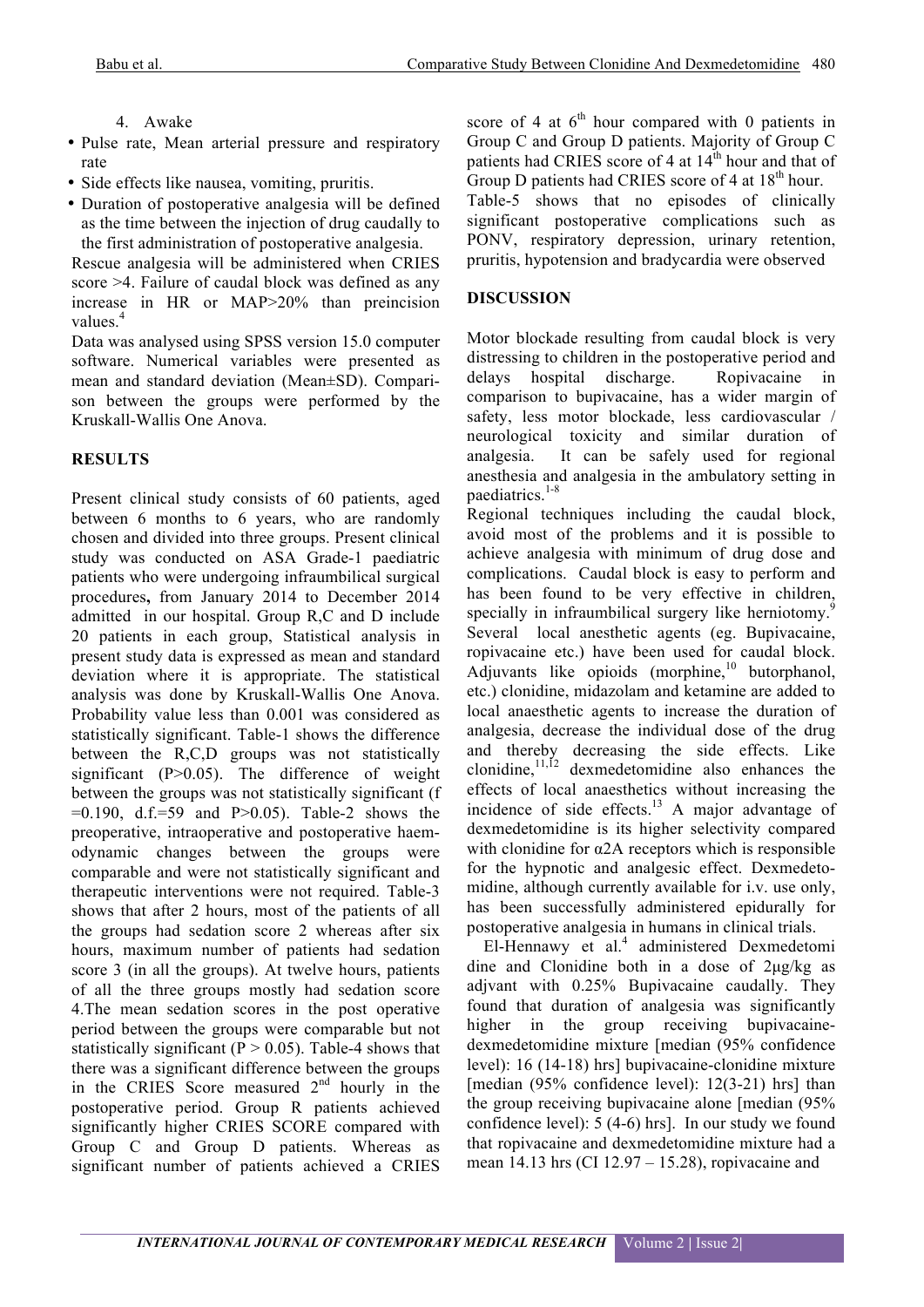| Demographic<br>characteristics |                                                                        | R group        | C group<br>D group |               |          | <b>Total</b>  |       |                |               |      |
|--------------------------------|------------------------------------------------------------------------|----------------|--------------------|---------------|----------|---------------|-------|----------------|---------------|------|
| Age in months                  |                                                                        |                |                    |               |          |               |       |                |               |      |
| $6 - 12$                       | 4                                                                      | 20             |                    | 5             | 6        |               | 30    |                | 11            | 18.3 |
| $13 - 24$                      |                                                                        | 5              | 4                  | 20            |          |               | 5     |                | 6             | 10   |
| $25 - 36$                      | $\overline{2}$                                                         | 10             | 5                  | 25            | 4        |               | 20    |                | 11            | 18.3 |
| $37 - 48$                      | $\overline{c}$                                                         | 10             | $\overline{2}$     | 10            | 3        |               | 15    |                | 7             | 11.7 |
| 49-60                          | 3                                                                      | 15             | 3                  | 15            |          |               | 5     |                | 7             | 11.7 |
| 61-72                          | 8                                                                      | 40             | 5                  | 25            | 5        |               | 25    |                | 18            | 30   |
| <b>Total</b>                   | 20                                                                     | 100.0          | 20                 | 100.0         | 20       |               | 100.0 |                | 60            | 100  |
| Mean $\pm SD$                  | 49.35 ± 24.85<br>$45.60 \pm 20.36$<br>39.55±24.31<br>$44.83 \pm 23.22$ |                |                    |               |          |               |       |                |               |      |
| Significance                   |                                                                        |                |                    |               | P > 0.05 |               |       |                |               |      |
| Weight in kgs                  |                                                                        |                |                    |               |          |               |       |                |               |      |
|                                | N <sub>0</sub>                                                         | $\frac{0}{0}$  | N <sub>0</sub>     | $\frac{0}{0}$ | $\bf No$ | $\frac{6}{6}$ |       | N <sub>0</sub> | $\frac{0}{0}$ |      |
| $0-5$                          |                                                                        | 5              | $\theta$           | $\Omega$      |          | 5             |       | $\overline{2}$ | 3.3           |      |
| $6 - 10$                       | $\overline{7}$                                                         | 35             | 6                  | 30            | 9        | 45            |       | 22             | 36.7          |      |
| $11 - 15$                      | 10                                                                     | 50             | 9                  | 45            | 4        | 20            |       | 23             | 38.3          |      |
| $16 - 20$                      | 2                                                                      | 10             | 5                  | 25            | 6        | 30            |       | 13             | 21.7          |      |
| $21 - 25$                      | $\theta$                                                               | $\overline{0}$ | $\theta$           | $\Omega$      | $\theta$ | $\Omega$      |       | $\theta$       | $\Omega$      |      |
| <b>Total</b>                   | 20                                                                     | 100            | 20                 | 100           | 20       | 100           |       | 60             | 100           |      |
| Mean $\pm SD$                  | 12.88±3.29<br>$12.14 \pm 3.95$<br>12.33±4.49<br>12.45±3.89             |                |                    |               |          |               |       |                |               |      |
| Significance                   |                                                                        | P > 0.05       |                    |               |          |               |       |                |               |      |

**Table-1:** Comparison of demographic characteristics between the groups

|          | <b>Variables</b> | R group |           | C group |           | D group |           | $\mathbf{f}$ | Significance |
|----------|------------------|---------|-----------|---------|-----------|---------|-----------|--------------|--------------|
|          |                  | Mean    | <b>SD</b> | Mean    | <b>SD</b> | Mean    | <b>SD</b> |              | (p)          |
| Pre- op  | <b>PR</b>        | 94.5    | 7.22      | 98.00   | 6.87      | 99.10   | 7.60      | 1.86         | P > 0.05     |
|          | <b>MAP</b>       | 78.70   | 4.50      | 76.80   | 4.54      | 75.80   | 4.50      | 2.12         | P > 0.05     |
|          | SPO <sub>2</sub> | 99.40   | 0.598     | 99.70   | 0.47      | 99.40   | 0.59      | 1.92         | P > 0.05     |
| Intra-op | <b>PR</b>        | 92.14   | 7.34      | 91.07   | 6.34      | 88.11   | 6.98      | 1.89         | P > 0.05     |
|          | <b>MAP</b>       | 73.14   | 4.10      | 71.74   | 3.56      | 70.03   | 2.70      | 4.30         | P > 0.05     |
|          | SPO2             | 99.53   | 0.51      | 99.57   | 0.52      | 99.53   | 0.53      | 0.16         | P > 0.05     |
| Post-op  | <b>PR</b>        | 92.42   | 7.172     | 91.06   | 5.32      | 88.85   | 7.07      | 1.58         | P > 0.05     |
|          | <b>MAP</b>       | 76.79   | 4.830     | 73.55   | 3.21      | 71.43   | 2.60      | 5.96         | P > 0.05     |
|          | SPO <sub>2</sub> | 99.11   | 0.748     | 98.94   | 0.80      | 99.17   | 0.69      | 1.44         | P > 0.05     |

**Table-2:** Comparison of haemodynamic variables between the groups.

| Time in  | R group |           | C group |           | D group |           | $\cdot$ f | Significance |
|----------|---------|-----------|---------|-----------|---------|-----------|-----------|--------------|
| hours    | Mean    | <b>SD</b> | Mean    | <b>SD</b> | Mean    | <b>SD</b> |           |              |
| 2 hours  | 2.30    | 0.657     | 2.20    | 0.523     | 2.30    | 0.657     | 0.176     | P > 0.05     |
| 4 hours  | 2.65    | 0.813     | 2.75    | 0.851     | 2.65    | 0.813     | 0.098     | P > 0.05     |
| 6 hours  | 3.05    | 0.686     | 3.00    | 0.725     | 3.10    | 0.718     | 0.099     | P > 0.05     |
| 8 hours  | 3.35    | 0.745     | 3.25    | 0.786     | 3.30    | 0.733     | 0.088     | P > 0.05     |
| 12 hours | 3.55    | 0.686     | 3.45    | 0.759     | 3.60    | 0.681     | 0.232     | P > 0.05     |

**Table-3:** Comparison of mean sedation score in the post operative period between the groups.



**Figure-1:** Duration of analgesia in all patients in the study

Clonidine mixture had a mean 12.60 hours (CI 11.62- 13.58) duration of analgesia than ropivacaine alone, which had 5.83 hrs (CI 5.33 – 6.33).

Saadawy et al<sup>14</sup> compared caudal bupivacaine  $0.25\%$ with dexmedetomidine 1µg/kg and caudal bupivacaine alone and showed that the incidence of agitation following sevoflurane anaesthesia was significantly lower with dexmedetomidine (P<0.05); The duration of analgesia was significantly longer with dexmedetomidine ( $P < 0.001$ ). Upadhyay and Colleagues, <sup>15</sup> they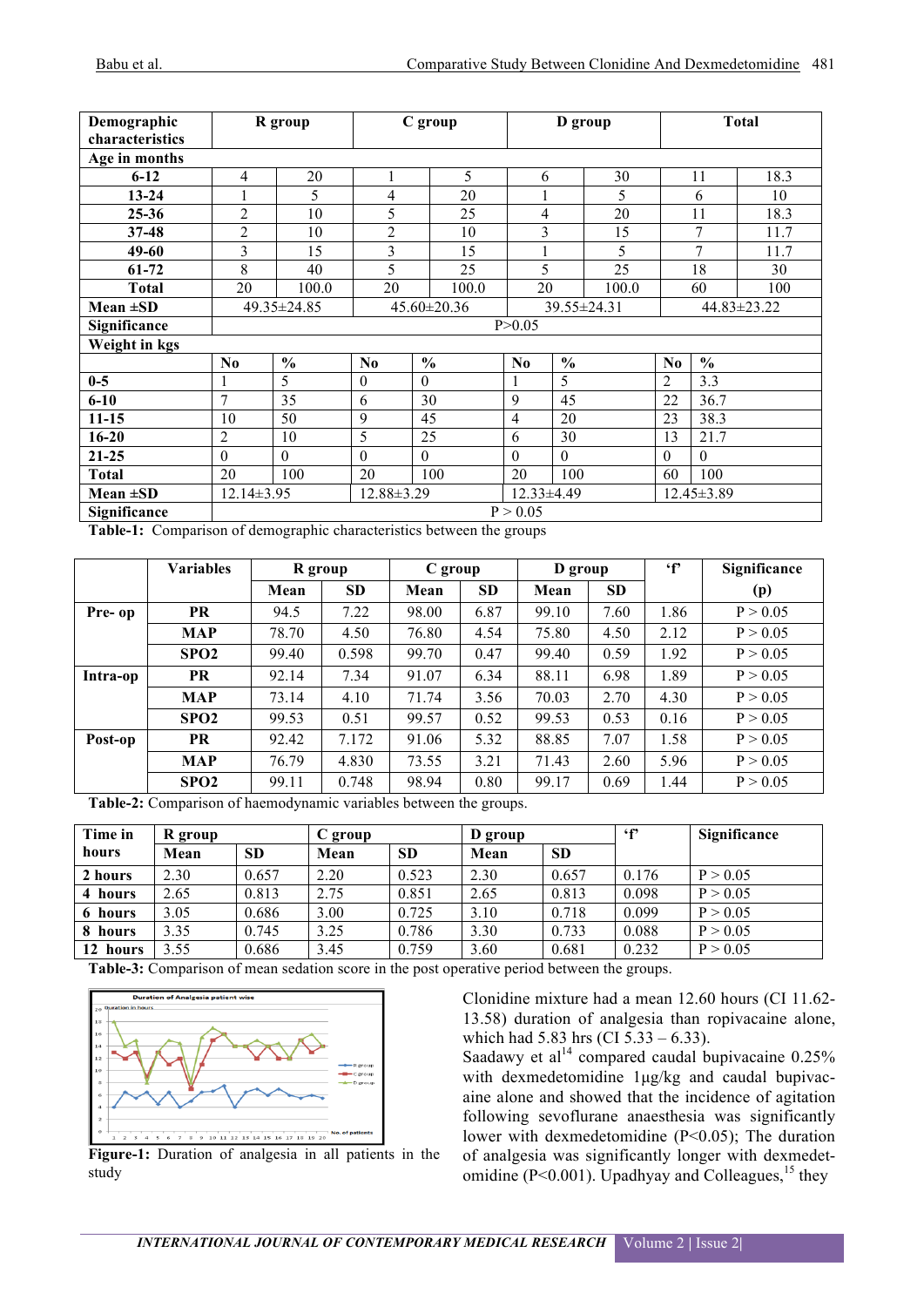| <b>CRIES</b> score in R group |                         |                  |                  |                         |                         |  |  |  |
|-------------------------------|-------------------------|------------------|------------------|-------------------------|-------------------------|--|--|--|
| Time                          | Score-                  | Score-           | Score-           | Score-                  | Score-                  |  |  |  |
|                               | $\bf{0}$                | 1                | $\mathbf{2}$     | 3                       | 4                       |  |  |  |
|                               |                         |                  |                  |                         | and                     |  |  |  |
|                               |                         |                  |                  |                         | above                   |  |  |  |
| 2 hrs                         | 13                      | 5                | $\overline{2}$   | $\theta$                | $\theta$                |  |  |  |
| 4 hrs                         | $\theta$                | 1                | 14               | $\overline{c}$          | 3                       |  |  |  |
| 6 hrs                         | $\theta$                | $\theta$         | $\theta$         | 9                       | 11                      |  |  |  |
| 8 hrs                         | $\overline{0}$          | 0                | $\boldsymbol{0}$ | $\overline{0}$          | 20                      |  |  |  |
| 12 hrs                        | $\theta$                | $\theta$         | $\theta$         | $\theta$                | $\theta$                |  |  |  |
| 14 hrs                        | $\theta$                | $\theta$         | $\theta$         | $\theta$                | $\theta$                |  |  |  |
| 18 hrs                        | $\boldsymbol{0}$        | 0                | 0                | $\overline{0}$          | $\theta$                |  |  |  |
| 20 hrs                        | $\theta$                | $\theta$         | $\theta$         | $\theta$                | $\theta$                |  |  |  |
| <b>CRIES</b> score of C group |                         |                  |                  |                         |                         |  |  |  |
| 2 hrs                         | 20                      | 0                | $\boldsymbol{0}$ | $\boldsymbol{0}$        | $\theta$                |  |  |  |
| 4 hrs                         | 9                       | 10               | 1                | $\theta$                | $\theta$                |  |  |  |
| 6 hrs                         | $\theta$                | 14               | $\overline{4}$   | $\overline{2}$          | $\theta$                |  |  |  |
| 8 hrs                         | $\theta$                | $\overline{2}$   | 11               | 6                       | 1                       |  |  |  |
| 12 hrs                        | $\overline{0}$          | 0                | 1                | 9                       | 10                      |  |  |  |
| 14 hrs                        | $\theta$                | $\theta$         | $\theta$         | $\overline{\mathbf{3}}$ | 17                      |  |  |  |
| 18 hrs                        | $\overline{0}$          | $\overline{0}$   | $\overline{0}$   | $\overline{0}$          | 20                      |  |  |  |
| 20 hrs                        | $\theta$                | $\theta$         | $\theta$         | $\overline{0}$          | 20                      |  |  |  |
|                               | <b>CRIES</b> score of D |                  |                  |                         |                         |  |  |  |
| 2 hrs                         | 20                      | $\theta$         | $\theta$         | 0                       | $\theta$                |  |  |  |
| 4 hrs                         | 14                      | 4                | $\overline{2}$   | $\theta$                | $\theta$                |  |  |  |
| 6 hrs                         | 9                       | 6                | 4                | $\mathbf{1}$            | $\theta$                |  |  |  |
| 8 hrs                         | $\theta$                | 9                | 7                | $\overline{c}$          | $\overline{c}$          |  |  |  |
| 12 hrs                        | $\theta$                | $\overline{3}$   | $\overline{7}$   | $\overline{7}$          | $\overline{\mathbf{3}}$ |  |  |  |
| 14 hrs                        | $\theta$                | $\overline{0}$   | $\overline{2}$   | 9                       | 9                       |  |  |  |
| 18 hrs                        | $\boldsymbol{0}$        | 0                | $\boldsymbol{0}$ | 0                       | 20                      |  |  |  |
| 20 hrs                        | $\boldsymbol{0}$        | $\boldsymbol{0}$ | $\boldsymbol{0}$ | $\boldsymbol{0}$        | 20                      |  |  |  |

**Table-4:** CRIES score in groups children in post operative period

|                          | R     |       |       |
|--------------------------|-------|-------|-------|
|                          | Group | Group | Group |
| <b>PONV</b>              |       |       |       |
| <b>Respiratory</b>       | Nil   | Nil   | Nil   |
| depression               |       |       |       |
| <b>Urinary retention</b> |       |       |       |
| <b>Hypotension</b>       | Nil   |       |       |
| <b>Bradycardia</b>       | Nil   |       |       |

**Table-5:** Postoperative Complications

used  $1\mu\text{g/kg}$  of clonidine as adjuvant with  $0.25\%$ bupivacaine in children undergoing infraumbilical surgery and observed a significant prolongation of postoperative analgesia without any significant incidence of side effects. In our study, we used clonidine in the dose of 1µg kg along with 0.25% ropivacaine and did not observe significant incidence of side effects like bradcycardia and hypotension.

Lee et al.<sup>16</sup> AP administered clonidine in a dose of 2µg/kg along with local anaesthetic agent in children undergoing orthopaedic surgery in their study. They observed higher incidence of bradycardia and hypo-

tension associated with 2µg kg dose of clonidine. Klimscha et al.<sup>17</sup> also reported that analgesic efficacy does not seem to be enhanced by increasing the dose of clonidine from  $1\mu$ g/kg to  $2\mu$ g/kg. In another study conducted by Schnaider et al<sup>18</sup>. addition of clonidine 2µg/kg or dexmedetomidine 2µg/kg to ropivacaine 0.75% (20ml) administered into epidural space in patients undergoing upper abdominal surgery caused a 25% decrease in systemic systolic pressure in clonidine group and 30% decrease in dexmedetomidine group. In our study observed that the magnitude of haemodynamic changes between the groups were similar. There was no significant differences in the incidence of side effects like pruritis and nausea and vomiting. No episodes of respiratory depression or urinary retention were noted. Sedation scores were comparable between all the groups.

## **CONCLUSION**

In all the three groups intraoperative parameters like pulse rate, mean arterial pressure and oxygen saturation was maintained throughout the surgery and did not differ significantly from the preoperative baseline values. There was no significant difference between the mean sedation scores. There were no significant complications in the postoperative period in either of the groups. To conclude addition of both clonidine and dexmedetomidine with ropivacaine administered caudally in paediatric patients significantly increases the duration of analgesia.

## **REFERENCES**

- 1. Deng XM, Xiao WJ, Tang GZ, Luo MP, Xu KL.The Minimum Local Anesthetic Concentration of Ropivacaine for Caudal Analgesia in Children. Anesth Analg 2002; 94:1465-8.
- 2. Birbicer H, Doruk N, Cinel I , Atici S, Avlan D, Bilgin E, Oral U. Oral. Could adding magnesium as adjuvant to ropivacaine in caudal anaesthesia improve postoperative pain control? Pediatr Surg Int 2007;23:195-198.
- 3. Manjushree Ray, S. K. Mondal, A. Biswas. Caudal analgesia in paediatric patients: Comparison between Bupivacaine and Ropivacaine. Indian J. Anaesth. 2003;47:275-278.
- 4. El-Hennawy AM, Abd-Elwahab AM, Abd-Elmaksoud AM, El-Ozairy HS, Boulis. SR.Addition of clonidine or dexmedetomidine to bupivacaine prolongs caudal analgesia in children. British Journal of Anaesthesia 2009;103: 268-74.
- 5. Ivani G, De Negri P, Conio A. Ropivacaineclonidine combination for caudal blockade in